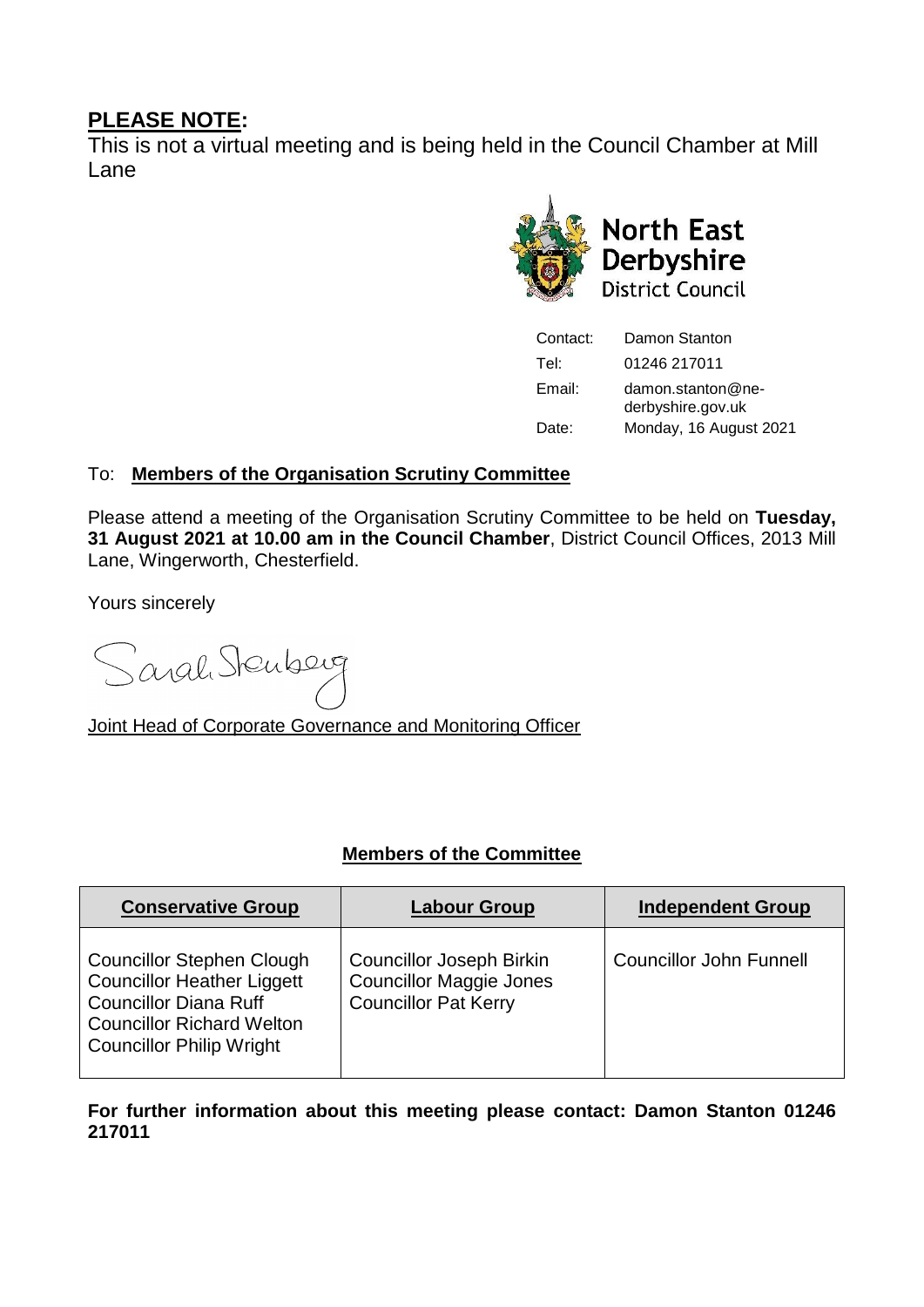# **A G E N D A**

#### **1 Apologies for Absence**

#### **2 Declarations of Interest**

Members are requested to declare the existence and nature of any disclosable pecuniary interests and/or other interests, not already on their register of interests, in any item on the agenda and withdraw from the meeting at the appropriate time.

#### **3 Minutes of Last Meeting** (Pages 4 - 5)

To approve as a correct record and the Chair to sign the minutes of the formal Organisation Scrutiny Committee held on 29 September 2020, and the informal Organisation Scrutiny Committees held on 02 February 2021, 02 March 2021, 11 May 2021 and 06 July 2021 (attached).

#### **4 Annual Report of Human Resources and Organisational Development 2020- 21** (Pages 6 - 10)

To consider the attached Report from the Human Resources and Organisational Development Manager

#### **5 Scrutiny Review - ICT and Transformation**

To consider a briefing from the Portfolio Holder for Leisure, Transformation and Climate Change, and the Director of Operations and Head of Paid Service.

#### **6 Forward Plan of Executive Decisions**

To consider the Forward Plan of Executive Decisions. The most up-to-date Forward Plan of Executive Decisions can be accessed via the following link:

[https://democracy.ne](https://democracy.ne-derbyshire.gov.uk/mgListPlans.aspx?RPId=1137&RD=0&bcr=1)[derbyshire.gov.uk/mgListPlans.aspx?RPId=1137&RD=0&bcr=1](https://democracy.ne-derbyshire.gov.uk/mgListPlans.aspx?RPId=1137&RD=0&bcr=1)

#### **7 Work Programme** (Pages 11 - 16)

To consider the Work Programme for the Organisation Scrutiny Committee 2021- 22 and review the proposed workload.

#### **8 Additional Urgent Items**

To consider any other matter which the Chair of the meeting is of the opinion should be considered as a matter of urgency.

#### **9 Date of Next Meeting**

The next meeting of the Organisation Scrutiny Committee is scheduled to take place on Tuesday 5 October 2021 at 10.00 am.

\_\_\_\_\_\_\_\_\_\_\_